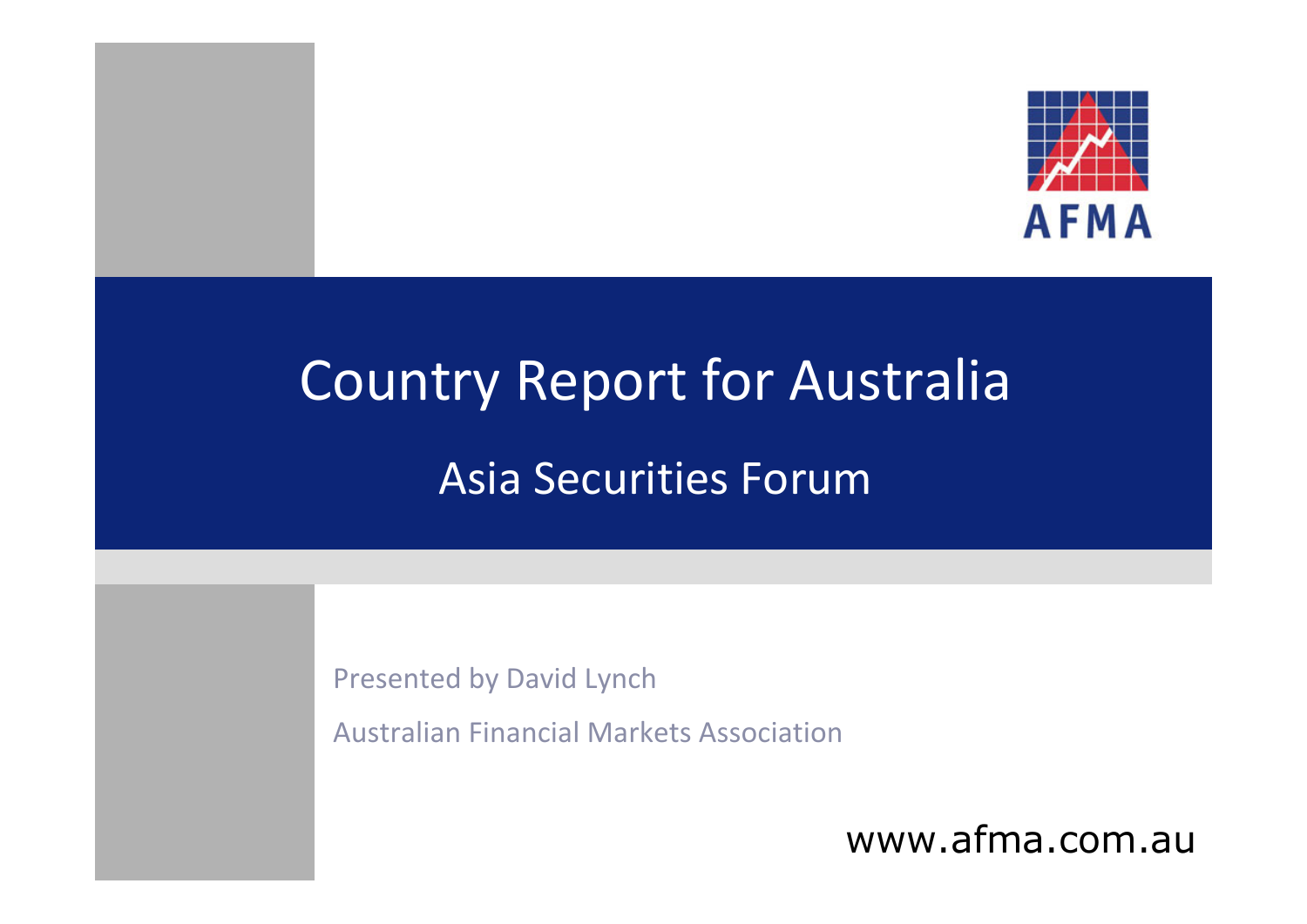### Overview of Presentation

#### $\mathcal{L}_{\mathcal{A}}$ ■ The Economy

- Securities Market Performance
	- Equities market review
	- Debt markets review
	- Market outlook
- $\mathcal{L}_{\mathcal{A}}$ Prospects for the Securities Industry

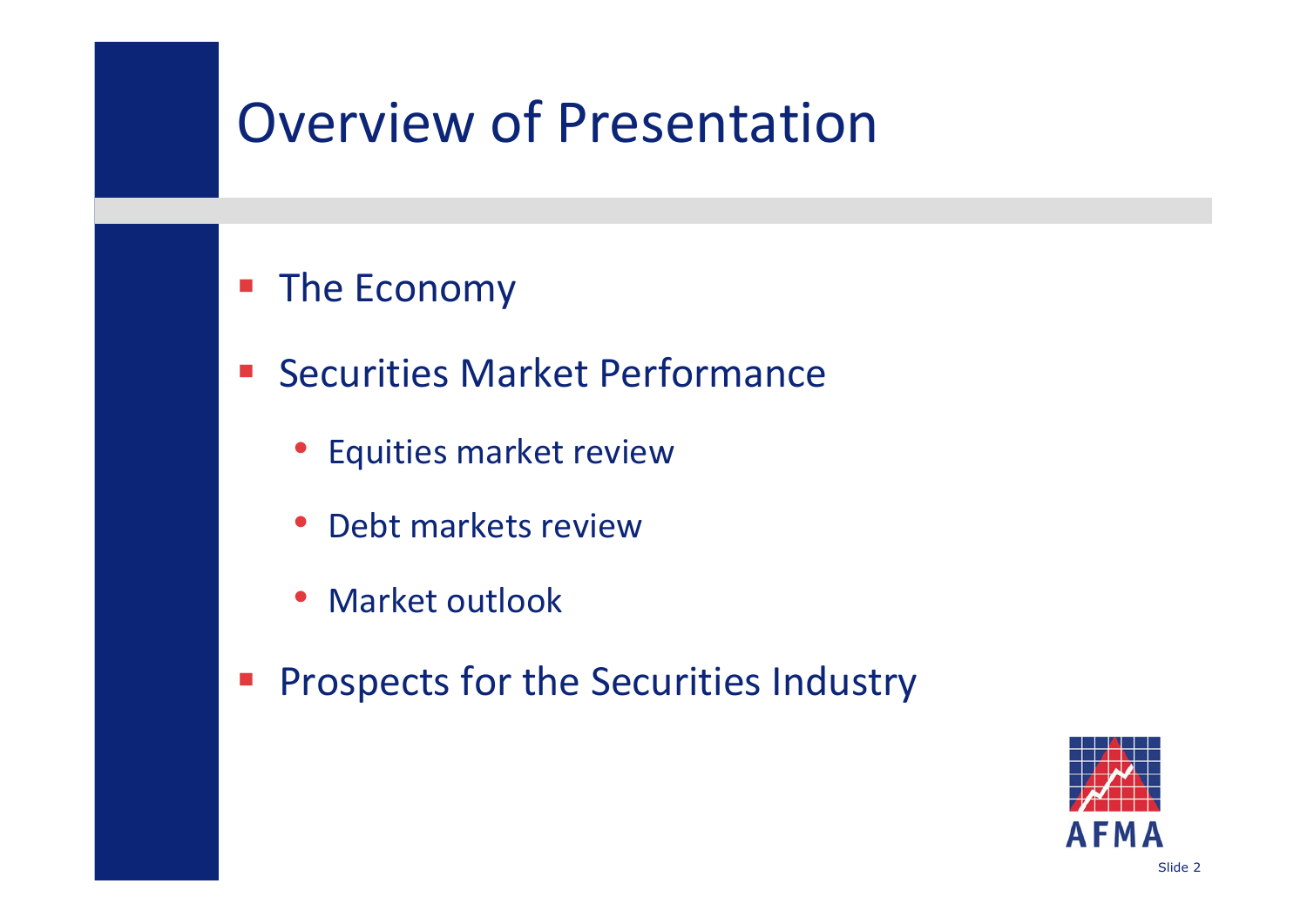## A Snapshot of the Australian Economy

| Fiscal year $-12$ months to end-June        | 2007-08 | 2008-09 | 2009-10 | 2010-11 | 2011-12# |
|---------------------------------------------|---------|---------|---------|---------|----------|
| Economic growth (GDP, %)                    | 3.8     | 1.4     | 2.3     | 2.25#   | 4.0      |
| <b>Private consumption growth (%)</b>       | 4.7     | 0.2     | 2.1     | 3.0#    | 3.5      |
| <b>Business investment growth (%)</b>       | 15.6    | 1.6     | (4.8)   | 4.5#    | 16.0     |
|                                             |         |         |         |         |          |
| <b>Balance of payments</b>                  |         |         |         |         |          |
| Current a/c deficit (% of GDP)              | 6.3     | 3.1     | 4.1     | 2.0#    | 4.0      |
| AUD/USD (year-end)                          | 0.9626  | 0.8114  | 0.8523  | 1.0739  | n/a      |
|                                             |         |         |         |         |          |
| Inflation (yearly growth, %)                |         |         |         |         |          |
| - Consumer price index                      | 4.5     | 1.5     | 3.1     | 3.6     | 2.75     |
| - Underlying rate of CPI                    | 4.2     | 2.5     | 2.9     | 2.5     | n/a      |
|                                             |         |         |         |         |          |
| <b>Employment growth (yearly growth, %)</b> | 2.4     | (0.2)   | 3.3     | 2.0     | 1.75     |
| Unemployment rate (June, %)                 | 4.2     | 5.8     | 5.1     | 4.9     | 4.75     |
| Wage price index (yearly growth, %)         | 4.1     | 3.9     | 3.0     | 3.8     | 4.0      |

#### **AFMA**

Forecast (#) average year outcome for *each* item; from the Commonwealth (Federal) Government Economic Outlook.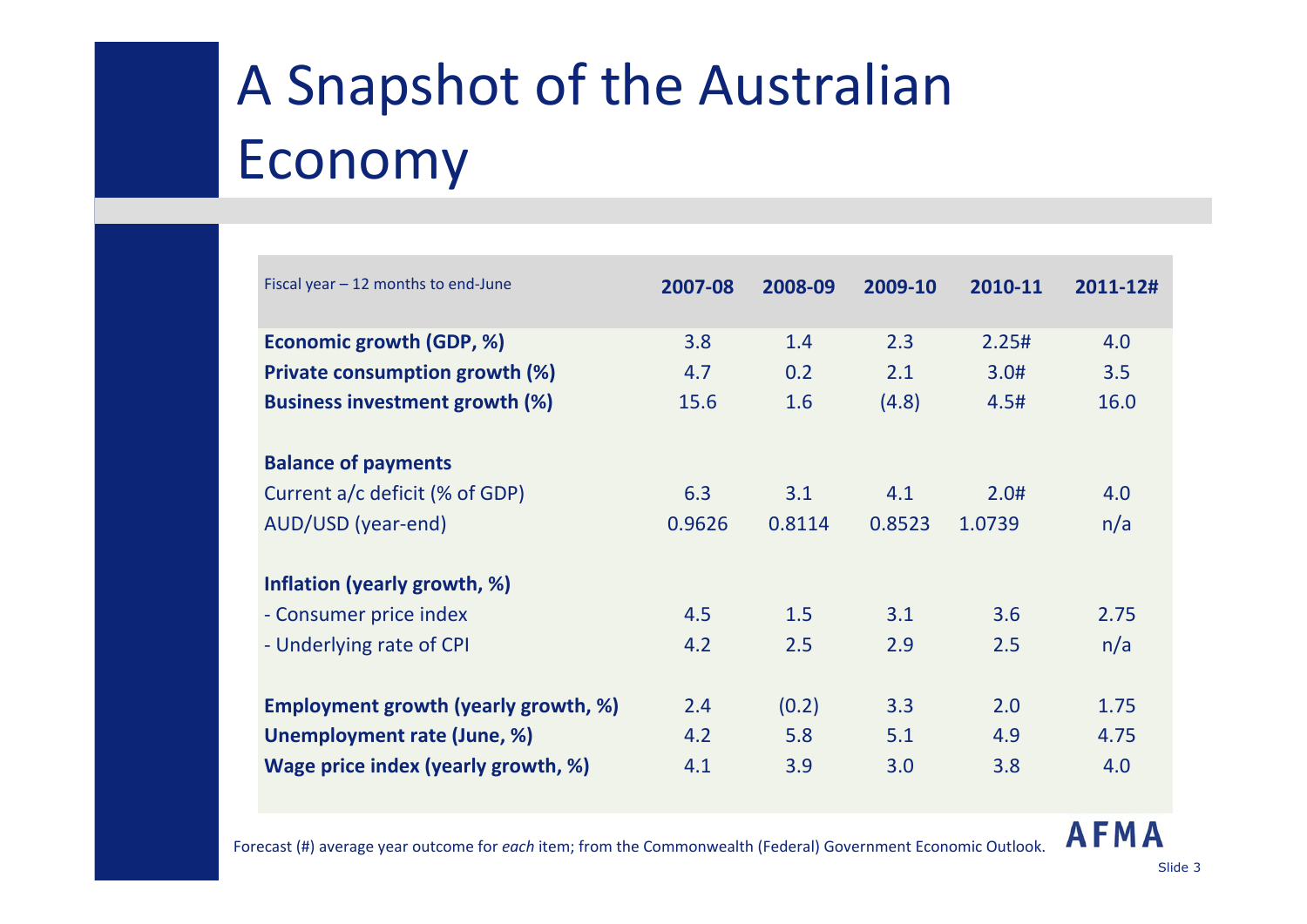### Equities Market Review

#### $\mathbb{R}^3$ Equity Asset Values



Source: Reserve Bank of Australia

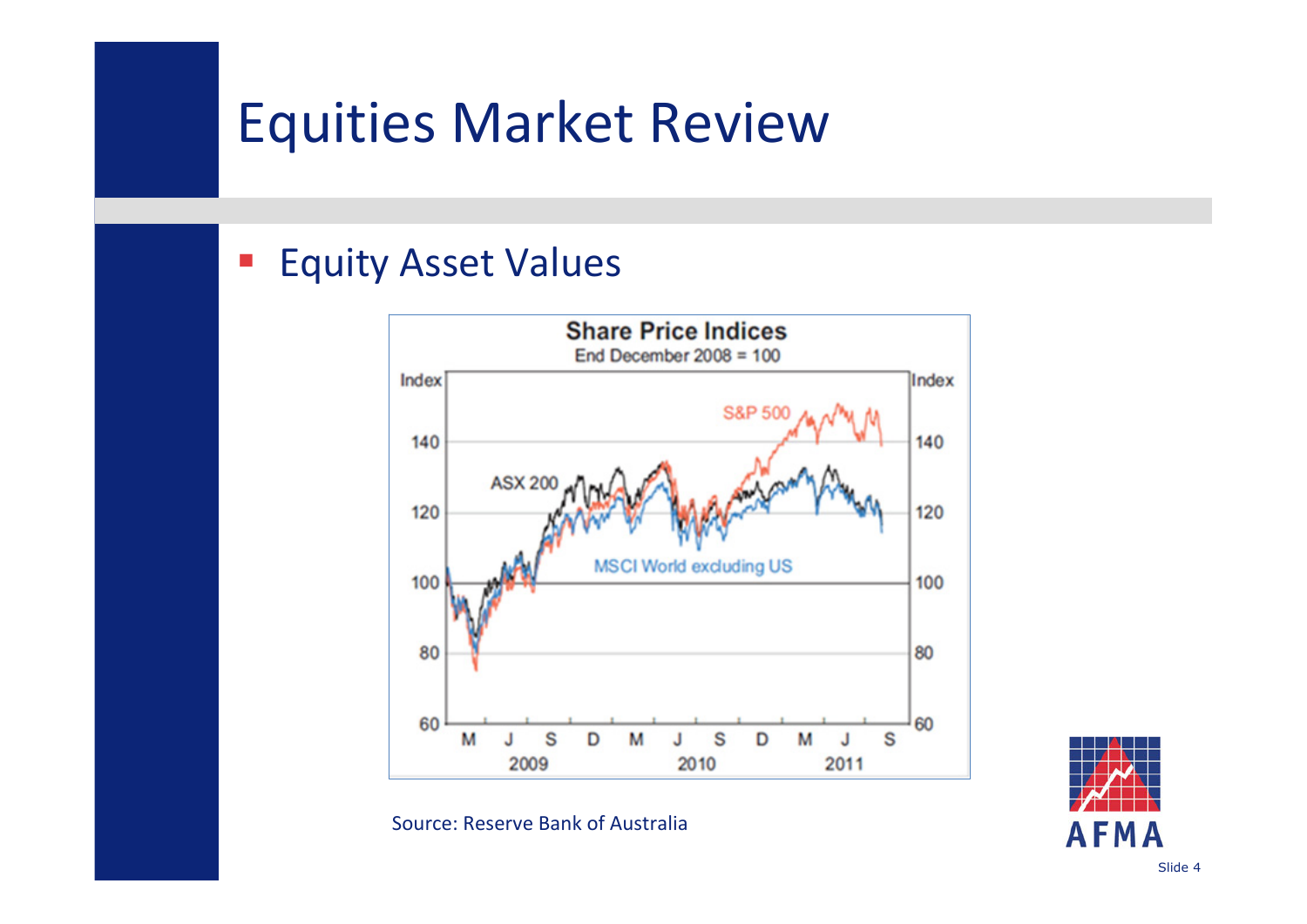### Equities Market Review

#### $\overline{\mathbb{R}^2}$ Equity Capital Market

#### **ASX Equity Capital Raisings (AUD \$ million)** 100000 80000 60000 40000 20000  $\Omega$ 2006-07 2007-08 2008-09 2009-10 2010-11 ■ Initial Public Offerings Secondary Issuance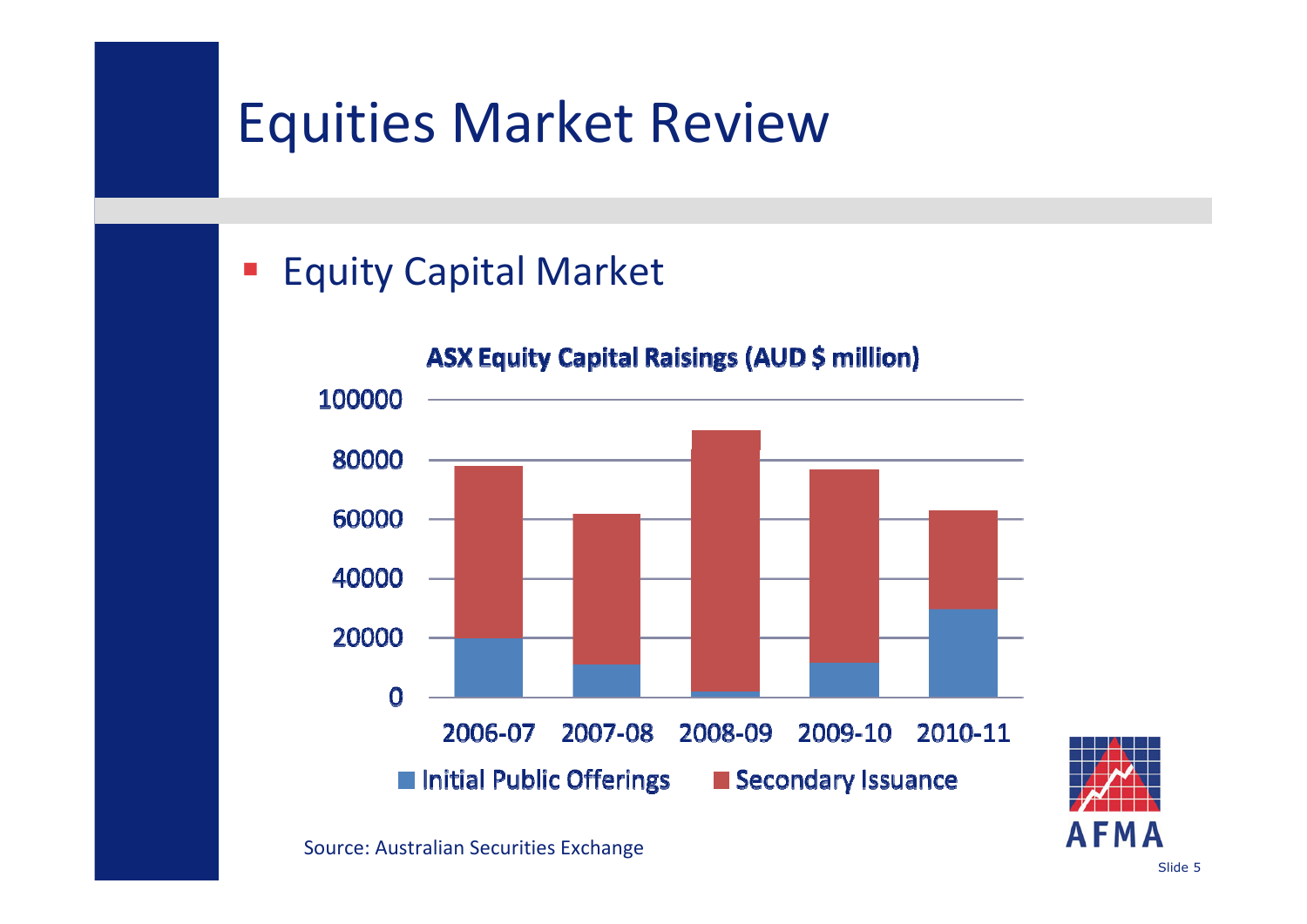### Equities Market Review

#### $\overline{\mathbb{R}^2}$ **Share Trading Activity**

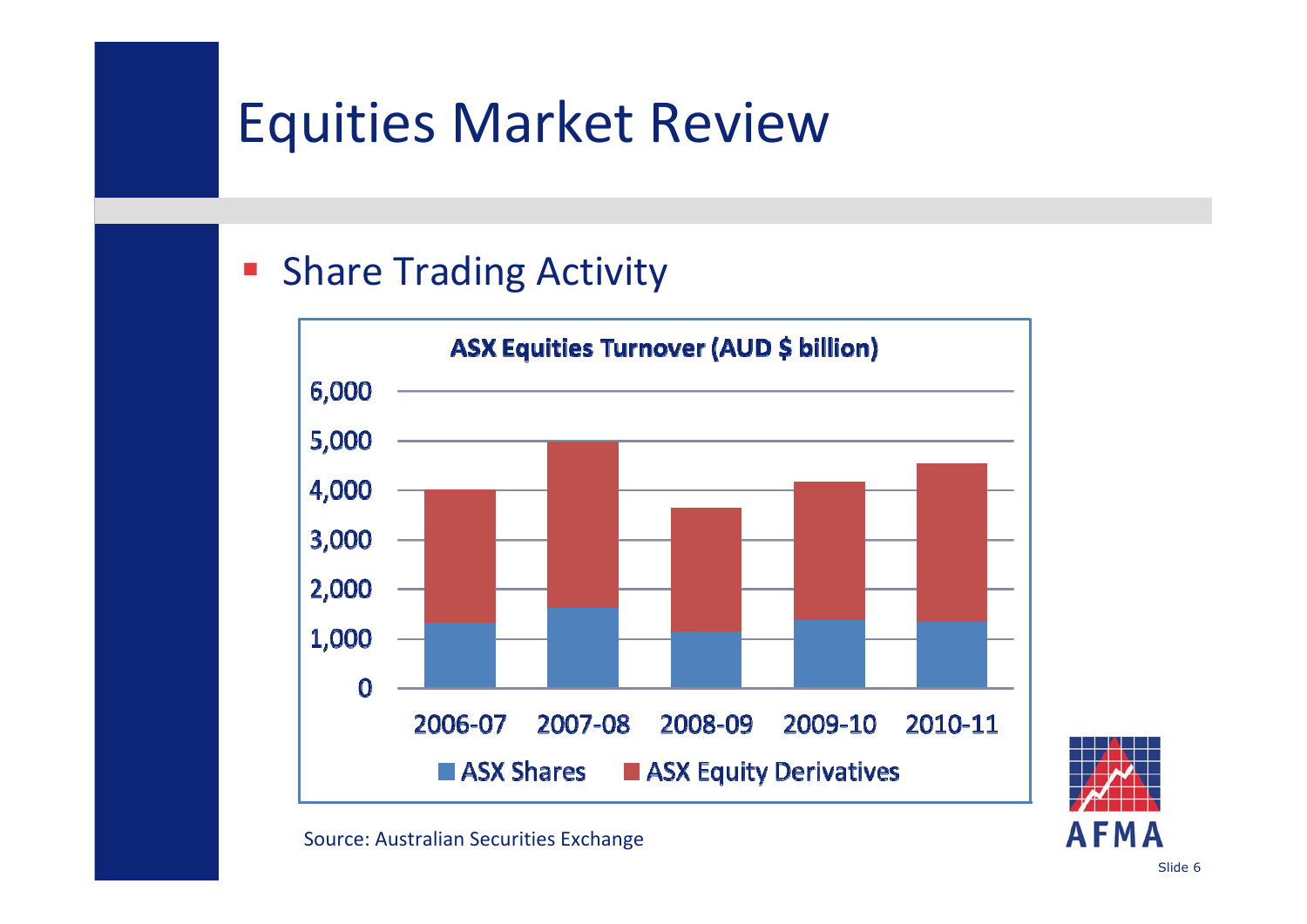### Debt Markets Review

#### $\mathcal{L}_{\mathcal{A}}$ Cost of funds





Source: Reserve Bank of Australia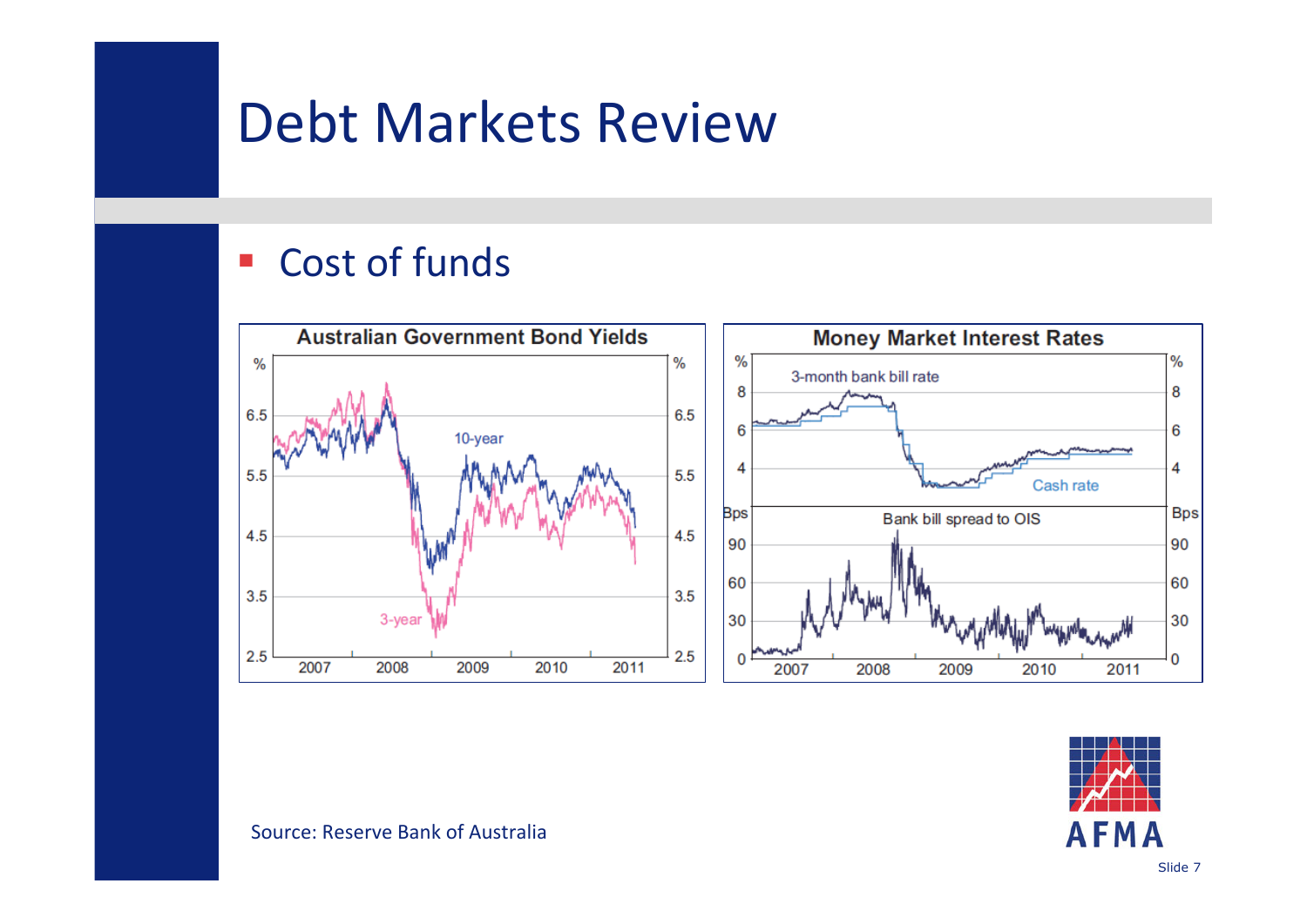### Debt Markets Review

#### $\mathcal{L}_{\mathcal{A}}$ Debt Capital Market



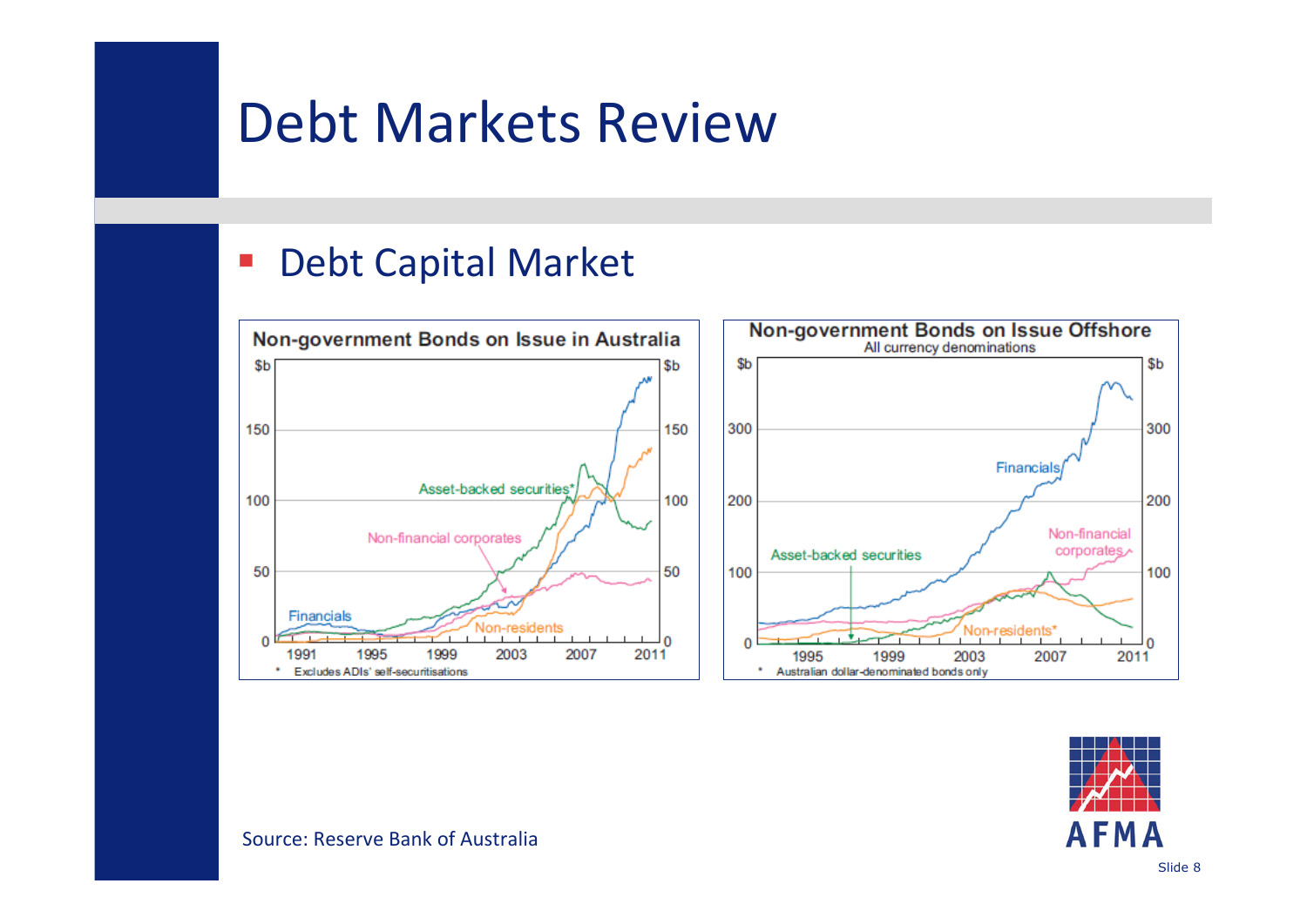### Debt Markets Review

#### $\mathcal{L}_{\mathcal{A}}$ Debt Market Turnover





Source: Australian Financial Markets Association